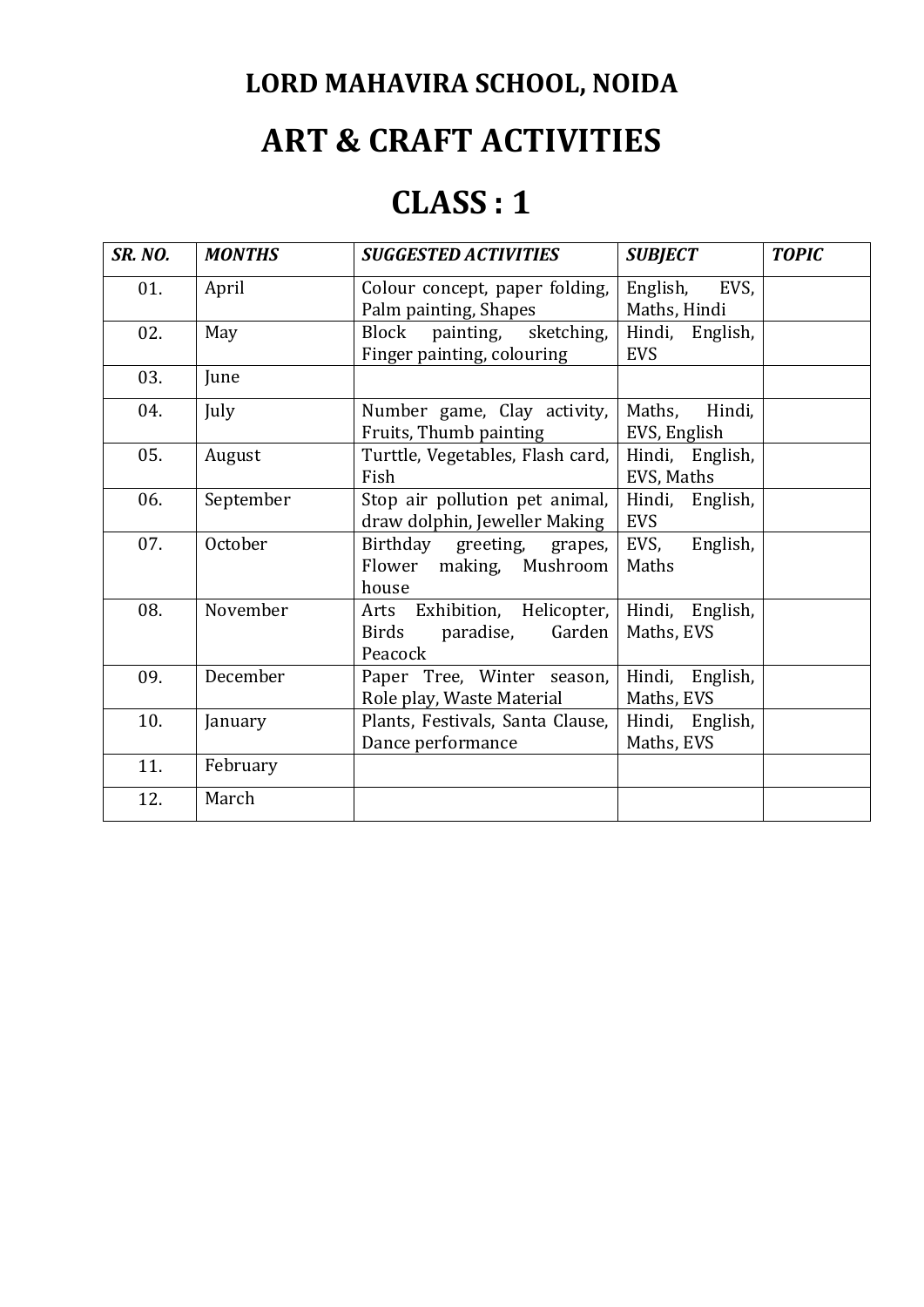# **ART & CRAFT ACTIVITIES**

### **CLASS : II**

| <b>SR. NO.</b> | <b>MONTHS</b> | <b>SUGGESTED ACTIVITIES</b>                                          | <b>SUBJECT</b>                   | <b>TOPIC</b> |
|----------------|---------------|----------------------------------------------------------------------|----------------------------------|--------------|
| 01.            | April         | Role Play, Arts Exhibition,<br>Colour concept, Shapes                | English,<br>Hindi,<br>Maths, EVS |              |
| 02.            | May           | Paper quilling,<br>Sketching,<br>Rabbit, Ice Cream                   | EVS,<br>Hindi,<br>English        |              |
| 03.            | June          |                                                                      |                                  |              |
| 04.            | July          | Paper Mache, Fruits, Source of<br>water, Vovels                      | Hindi,<br>English,<br><b>EVS</b> |              |
| 05.            | August        | Clay Modelling Numbers,<br>Dance performance, Printing<br>Technique  |                                  |              |
| 06.            | September     | Traffic light, Water animal,<br>Draw Strawberry, Jewellery<br>making | English,<br>EVS,<br>Hindi, Maths |              |
| 07.            | October       | Greeting making, Number<br>trees, Flower making, Rainy<br>day        | English, Maths,<br>Hindi, EVS    |              |
| 08.            | November      | Arts Exhibition, clock making,<br>Butterfly, Leaf animal             | Maths, Hindi,<br>English, EVS    |              |
| 09.            | December      | Number flower pot, Role play,<br>Waste material                      | Maths, Hindi,<br>English, EVS    |              |
| 10.            | January       | Plants, Festivals, Clay molding<br>dance performance                 | Maths, Hindi,<br>English, EVS    |              |
| 11.            | February      |                                                                      |                                  |              |
| 12.            | March         |                                                                      |                                  |              |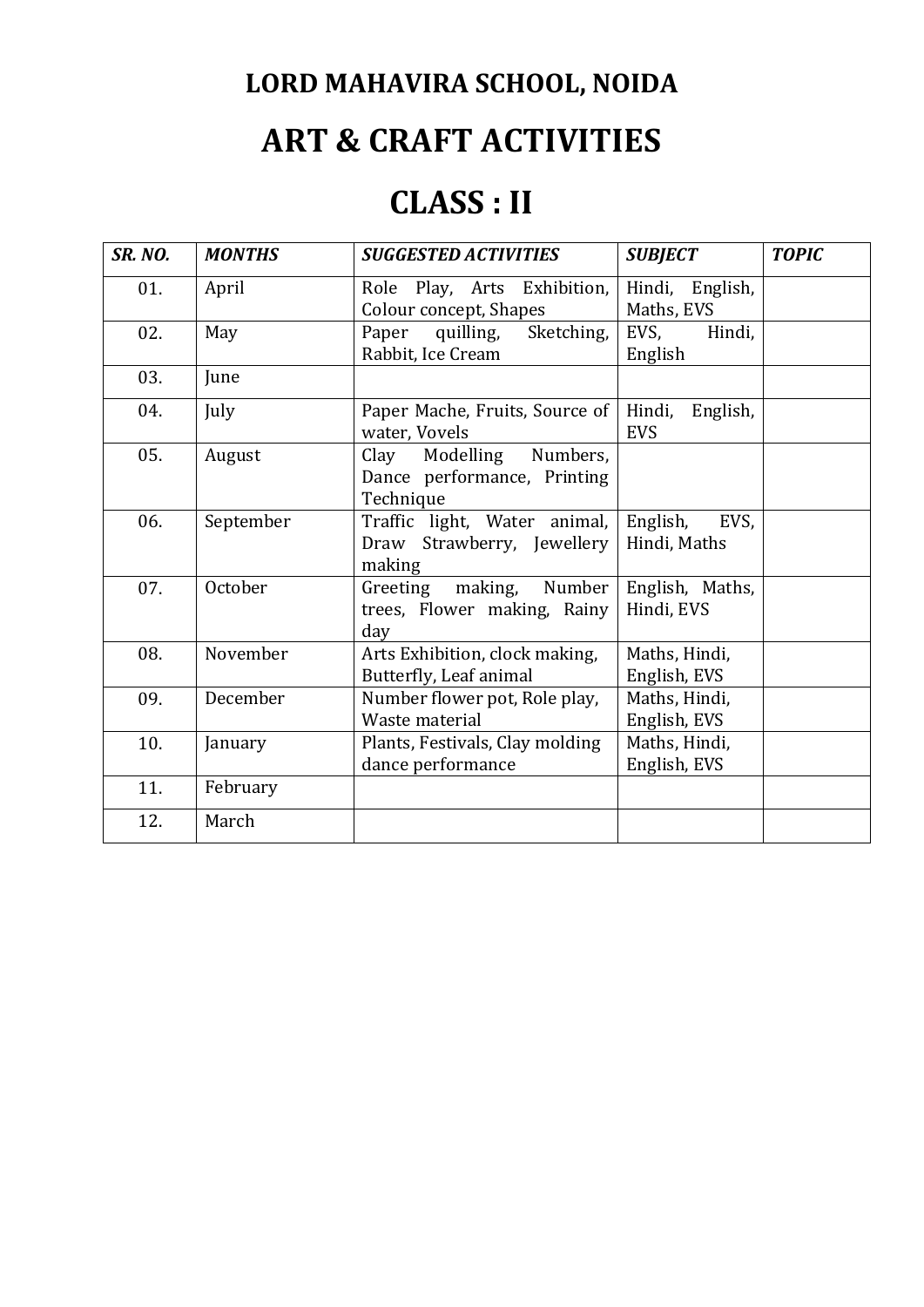## **ART & CRAFT ACTIVITIES**

### **CLASS : III**

| <b>SR. NO.</b> | <b>MONTHS</b> | <b>SUGGESTED ACTIVITIES</b>                                                  | <b>SUBJECT</b>                   | <b>TOPIC</b> |
|----------------|---------------|------------------------------------------------------------------------------|----------------------------------|--------------|
| 01.            | April         | Good manners, Spring season,<br>Colours, Arts exhibition                     | Hindi,<br>English,<br>Math, EVS  |              |
| 02.            | May           | Sources<br>of water,<br>Earbud<br>painting, Role play,<br>Paper<br>Quilling  | Hindi,<br>English,<br><b>EVS</b> |              |
| 03.            | June          |                                                                              |                                  |              |
| 04.            | July          | Sketching,<br>Clay<br>modeling,<br>material,<br>Jewellery<br>Waste<br>making | Hindi,<br>English,<br>Maths, EVS |              |
| 05.            | August        | Leaf painting, land<br>scape,<br>Dance performance, Animals                  | Hindi,<br>English,<br>Maths, EVS |              |
| 06.            | September     | Greeting cards, Blow painting,<br>Musical presentation                       | English, EVS                     |              |
| 07.            | October       | Number game, Paper folding,<br>Cotton<br>buds<br>painting<br>caterpillar     | EVS,<br>Maths,<br>Hindi, English |              |
| 08.            | November      | Thread painting, Mask making,<br>Textile designing, Butterfly                | Hindi, English,<br>Maths, EVS    |              |
| 09.            | December      | Land Scape, paper flower,<br>Greeting cards. Magic pencil                    | Hindi, Maths,<br>English, EVS    |              |
| 10.            | January       | Palm painting paper turtle,<br>Fish with leaf, Thumb<br>impression           | Hindi, English,<br>EVS, Math     |              |
| 11.            | February      |                                                                              |                                  |              |
| 12.            | March         |                                                                              |                                  |              |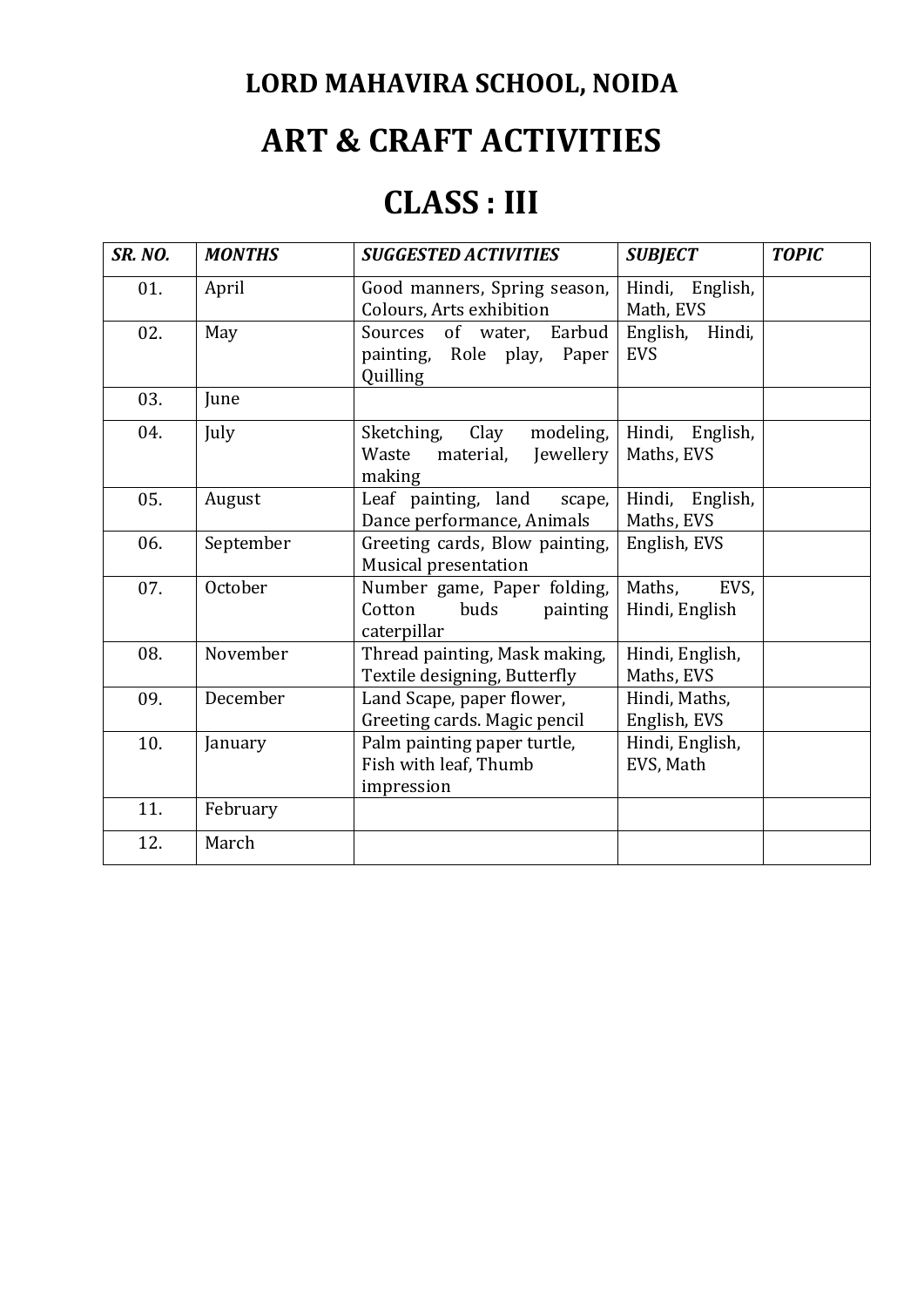## **ART & CRAFT ACTIVITIES**

### **CLASS : IV**

| <b>SR. NO.</b> | <b>MONTHS</b> | <b>SUGGESTED ACTIVITIES</b>                                               | <b>SUBJECT</b>                   | <b>TOPIC</b> |
|----------------|---------------|---------------------------------------------------------------------------|----------------------------------|--------------|
| 01.            | April         | working<br>play, Math<br>Role<br>model, Paper folding, Waste<br>Material  | Hindi, English,<br>Math, EVS     |              |
| 02.            | May           | Magic Pencil, Mural design,<br>Land Scape, Latter box                     | Hindi,<br>English,<br><b>EVS</b> |              |
| 03.            | June          |                                                                           |                                  |              |
| 04.            | July          | Paper mat, Fruit basket, Clock<br>Making, Water Animals                   | English,<br>Hindi,<br>Maths, EVS |              |
| 05.            | August        | Dance, Madhubani Painting,<br>Book mark, Blow painting                    | Hindi, English,<br>Math, EVS     |              |
| 06.            | September     | Arts Exhibition, Paper quilling,<br>Paper machine, Beads, Grains          | Hindi, English,<br>Maths, EVS    |              |
| 07.            | October       | Warli Art, Block painting,<br>Paper plate mask, New year<br>desk calendar | Hindi, English,<br>EVS, Maths    |              |
| 08.            | November      | Thread painting, Sketching,<br>Number tree, Jewellery<br>making           | EVS, Hindi,<br>Maths             |              |
| 09.            | December      | Spray painting parts of body,<br>greeting card, clay modeling             | Hindi, English,<br><b>EVS</b>    |              |
| 10.            | January       | Murals art, Cartoon, Musical<br>presentation, Nukkad Natak                | Hindi, English,<br>Math, EVS     |              |
| 11.            | February      |                                                                           |                                  |              |
| 12.            | March         |                                                                           |                                  |              |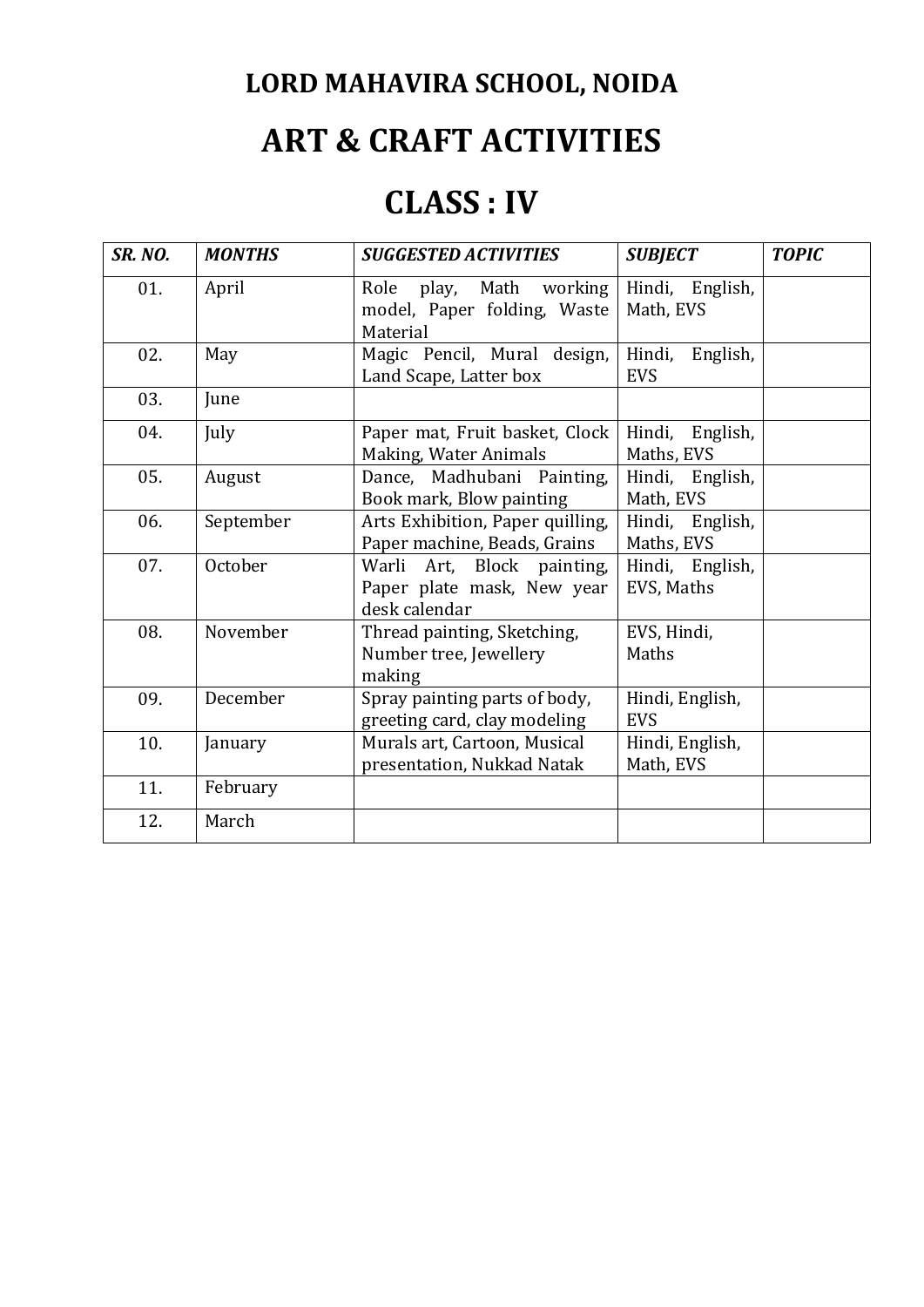## **ART & CRAFT ACTIVITIES**

### **CLASS : V**

| <b>SR. NO.</b> | <b>MONTHS</b> | <b>SUGGESTED ACTIVITIES</b>                                              | <b>SUBJECT</b>                   | <b>TOPIC</b> |
|----------------|---------------|--------------------------------------------------------------------------|----------------------------------|--------------|
| 01.            | April         | define,<br>play, Colour<br>Role<br>Seasons, Alphabet, Fish               | Hindi,<br>English,<br><b>EVS</b> |              |
| 02.            | May           | Arts Exhibition, Photography,<br>Paper machine, Paper quilling           | Hindi,<br>English,<br>Maths, EVS |              |
| 03.            | June          |                                                                          |                                  |              |
| 04.            | July          | Land Scope, Clay modeling,<br>Rainy season, Nukked natak                 | EVS,<br>Hindi,<br>English        |              |
| 05.            | August        | Wali art, Jewellery making,<br>performance,<br>Dance<br>Beautifying room | Hindi,<br>English,<br><b>EVS</b> |              |
| 06.            | September     | Textile designing, Researching<br>on art-forms collage                   | Hindi,<br>English,<br>Math       |              |
| 07.            | October       | Calendar,<br>Organising<br>Art<br>events. Greeting, Pet Animals          | Hindi,<br>Math,<br>English, EVS  |              |
| 08.            | November      | Waste Material, Leaf<br>Impression, Parts of plants,<br>Puppet making    | Hindi, EVS,<br>English           |              |
| 09.            | December      | Murals, Still life, Pottery, Info<br>graphic making                      | Hindi, English,<br>Maths, EVS    |              |
| 10.            | January       | Photo frame, Paper messi,<br>Madhubani painting sketching.               | Hindi, English,<br><b>EVS</b>    |              |
| 11.            | February      |                                                                          |                                  |              |
| 12.            | March         |                                                                          |                                  |              |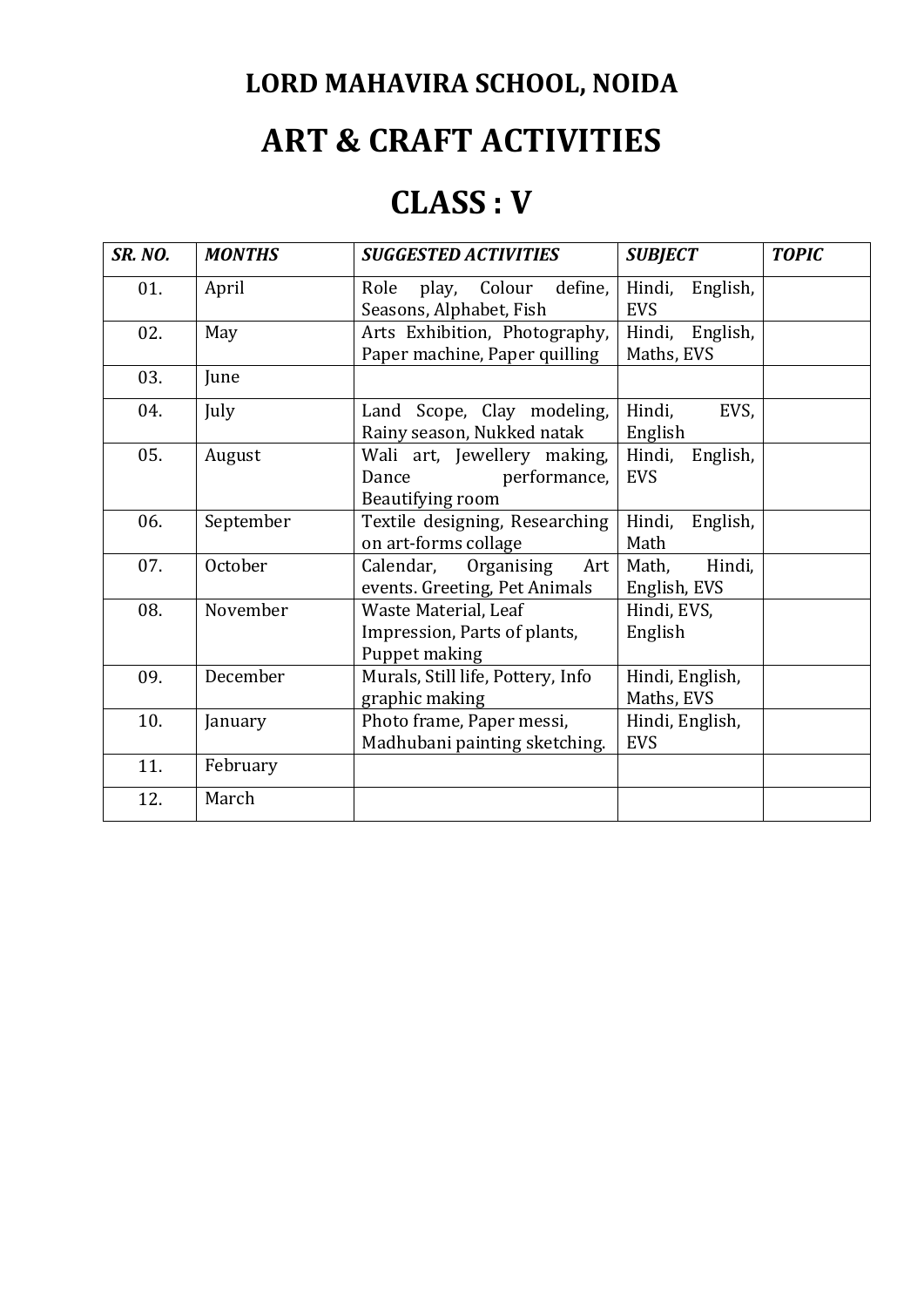## **ART & CRAFT ACTIVITIES**

### **CLASS : VI**

| <b>SR. NO.</b> | <b>MONTHS</b> | <b>SUGGESTED ACTIVITIES</b>                                                                           | <b>SUBJECT</b>                                                    | <b>TOPIC</b> |
|----------------|---------------|-------------------------------------------------------------------------------------------------------|-------------------------------------------------------------------|--------------|
| 01.            | April         | collage,<br>Land Scape, paper<br>Role Play, Murals                                                    | Hindi,<br>English,<br>Studies,<br>S.<br>Sanskrit                  |              |
| 02.            | May           | Arts Exhibition, Flim Making,<br>Paper mache, Paper quailing                                          | Hindi,<br>English,<br>Math, EVS                                   |              |
| 03.            | June          |                                                                                                       |                                                                   |              |
| 04.            | July          | historical<br>Visit<br>to<br>places,<br>nd<br>make<br>Monuments<br>to<br>documentaries, Clay modeling | S.<br>Studies,<br>Science,<br>Sanskrit, Hindi,<br>English         |              |
| 05.            | August        | Dance performance, Creating<br>art reservoir<br>using<br>waste<br>material, Jewellery making          | English,<br>Hindi,<br>Science                                     |              |
| 06.            | September     | Paper collage, Texture effect<br>card making, Warli Art                                               | English,<br>I.T.,<br>English                                      |              |
| 07.            | October       | Waste material, Shape and<br>from Nature of colour, Still life,<br>Book mark.                         | Math,<br>EVS,<br>English,<br>Hindi,<br>Studies,<br>S.<br>Sanskrit |              |
| 08.            | November      | Sketching, Bottle craft, Paper<br>bag, 3D flower water fall<br>garden                                 | Hindi, English,<br>S. Studies,<br>Science                         |              |
| 09.            | December      | Beautifying room, Jute flower<br>pot, Paper basket, Cotton cap                                        | English, Hindi,<br>S. Studies,<br>Science                         |              |
| 10.            | January       | Mask, Worlds, Spelling, Traffic<br>Light, Magic world                                                 | Math, English,<br>Science, Hindi                                  |              |
| 11.            | February      |                                                                                                       |                                                                   |              |
| 12.            | March         |                                                                                                       |                                                                   |              |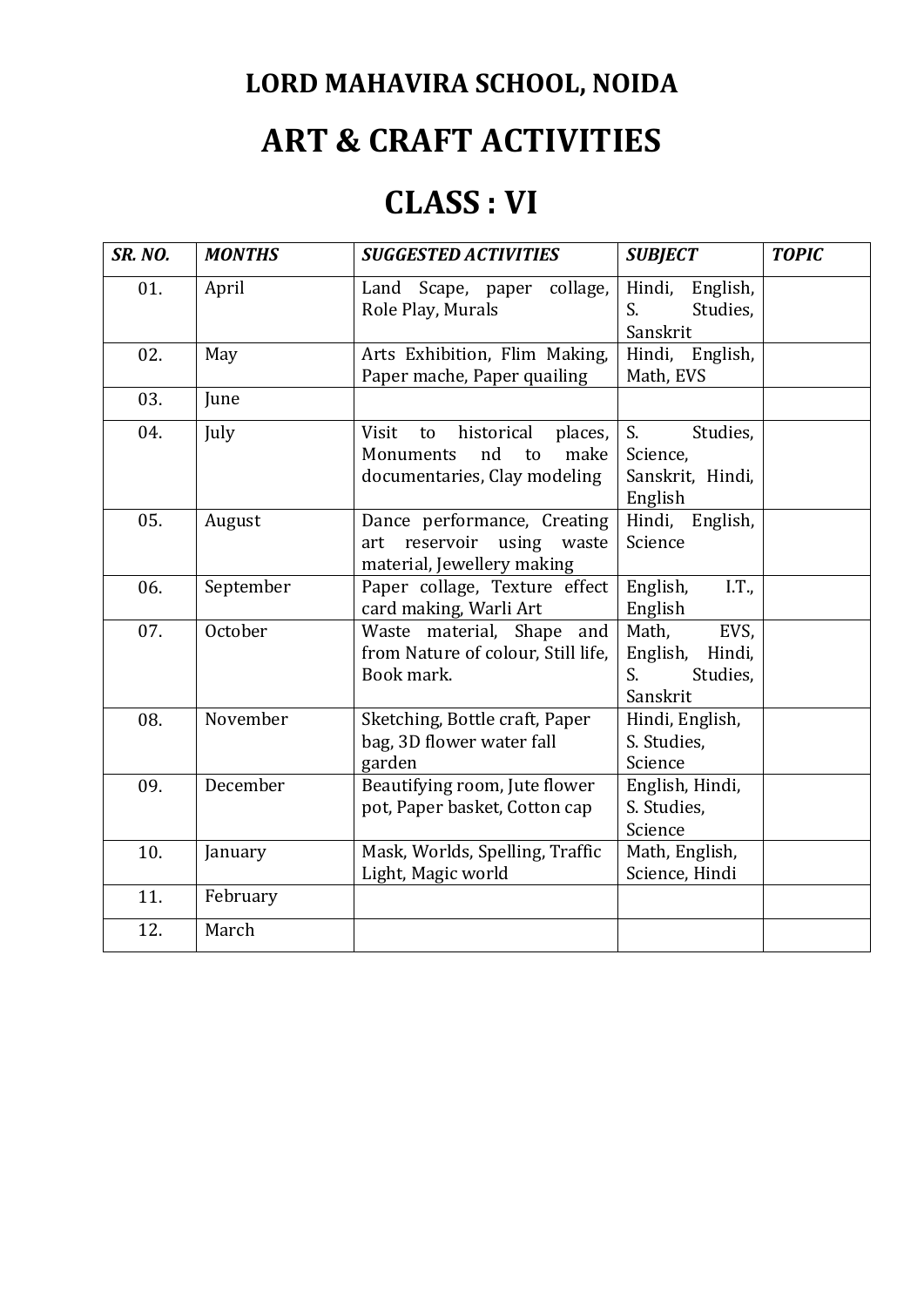## **ART & CRAFT ACTIVITIES**

### **CLASS : VII**

| <b>SR. NO.</b> | <b>MONTHS</b> | <b>SUGGESTED ACTIVITIES</b>                                                         | <b>SUBJECT</b>                                  | <b>TOPIC</b> |
|----------------|---------------|-------------------------------------------------------------------------------------|-------------------------------------------------|--------------|
| 01.            | April         | Abacus with old skech pen,<br>Swachh<br>Bharat<br>Abhiyan,<br>Model, News paper bag | English,<br>Hindi,<br>Social studies            |              |
| 02.            | May           | <b>Bottle</b><br>Paper<br>Puppet,<br>art,<br>Prayavachi box with paper fish         | English,<br>Hindi,<br>Science                   |              |
| 03.            | June          |                                                                                     |                                                 |              |
| 04.            | July          | Volceno,<br>Sources of water,<br>Role play                                          | S.<br>Science,<br>Studies,<br>Hindi,<br>English |              |
| 05.            | August        | Arts exhibition Film making,<br>Photography, Culinary Art                           | Hindi,<br>English,<br>Math,<br>EVS,<br>Science  |              |
| 06.            | September     | quilling,<br>Paper<br>Dance<br>performance, Block painting                          | English,<br>Hindi,<br>S. Studies                |              |
| 07.            | October       | Paper mache, Creating art<br>reservoir using waste material<br>pot painting.        | S.<br>Studies,<br>English,<br>Hindi,<br>Science |              |
| 08.            | November      | Visit to historical places, Flyer,<br>Tribal mask, Number 3D trick<br>art           | Science, S.<br>Studies,<br>English, Math        |              |
| 09.            | December      | Clay modeling Drama, Nukked<br><b>Natak</b>                                         | S. Studies,<br>Hindi, English                   |              |
| 10.            | January       | Musical presentation, Textile<br>designing, Wood carving                            | S. Studies,<br>Science,<br>Sanskrit,<br>English |              |
| 11.            | February      |                                                                                     |                                                 |              |
| 12.            | March         |                                                                                     |                                                 |              |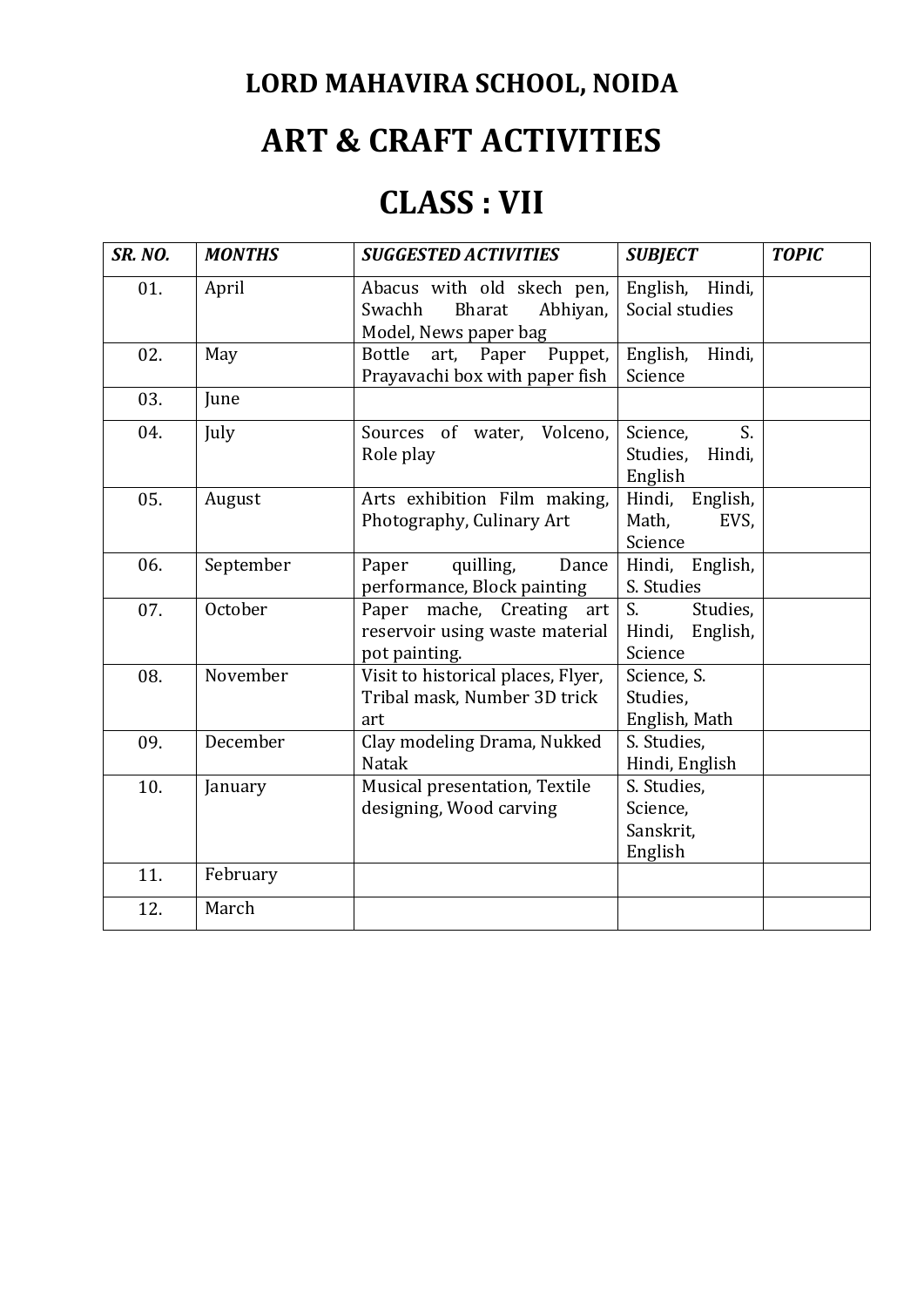## **ART & CRAFT ACTIVITIES**

### **CLASS : VIII**

| <b>SR. NO.</b> | <b>MONTHS</b> | <b>SUGGESTED ACTIVITIES</b>                                                          | <b>SUBJECT</b>                                                    | <b>TOPIC</b> |
|----------------|---------------|--------------------------------------------------------------------------------------|-------------------------------------------------------------------|--------------|
| 01.            | April         | Freehand<br>drawing,<br>Paper<br>mache, Land scape, Sketching                        | $\overline{S}$ .<br>Studies,<br>English,<br>Hindi,<br>Science     |              |
| 02.            | May           | making,<br><b>Talks</b><br>Jewellery<br>lecturers on Art, Murals, Visual<br>art      | Studies,<br>S.<br>Sanskrit, Hindi,<br>English, Science            |              |
| 03.            | June          |                                                                                      |                                                                   |              |
| 04.            | July          | Film<br>Video,<br>making,<br>Photography, Paper<br>mache,<br>Collage and mosaic work | I.T.,<br>Hindi,<br>English,<br>Math,<br><b>EVS</b>                |              |
| 05.            | August        | Dance performance, Roly play,<br>Paper Quilling, mono painting                       | Hindi, English,<br>Science,<br>S.<br>Studies,<br>Sanskrit         |              |
| 06.            | September     | Slide show/PPTs organizing,<br>Art events, Culinary art                              | I.T.,<br>English,<br>Hindi, S. Studies                            |              |
| 07.            | October       | Exhibition,<br>Cartooning,<br>Art<br><b>Block painting</b>                           | Hindi, English,<br>Math,<br>EVS,<br>Science,<br>I.T.,<br>Sanskrit |              |
| 08.            | November      | Designing through photoshop<br>and other apps, visit to<br>historical places         | I.T. S. Studies,<br>Sankrit, Hindi                                |              |
| 09.            | December      | Sculpture/clay modeling<br>creating art reservoir using<br>waste material            | Science, S.<br>Studies, Hindi,<br>English                         |              |
| 10.            | January       | Nature painting, Beautifying<br>Room space/ Building<br>choreography                 | S. Studies,<br>Hindi, English,<br>Math                            |              |
| 11.            | February      |                                                                                      |                                                                   |              |
| 12.            | March         |                                                                                      |                                                                   |              |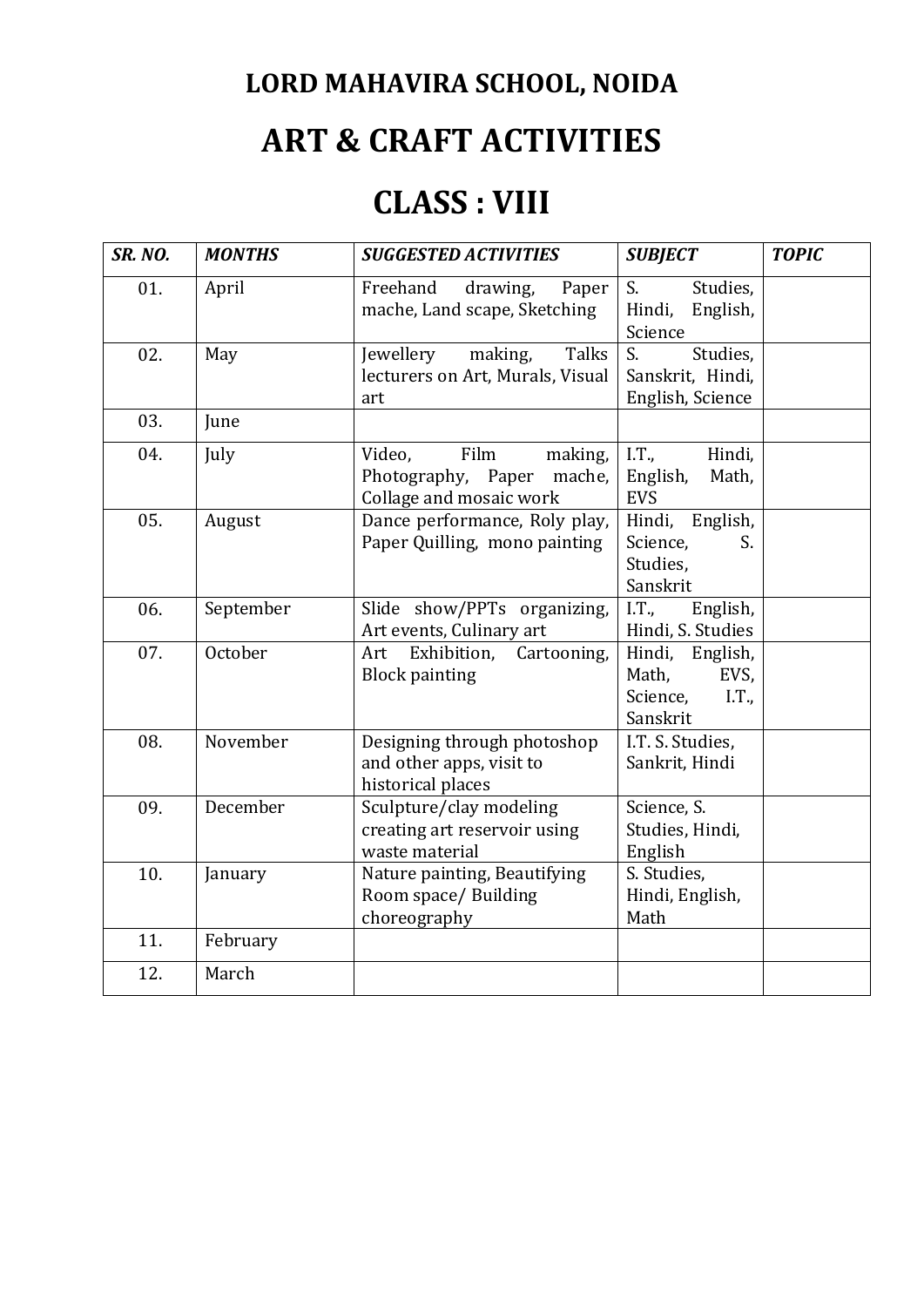## **ART & CRAFT ACTIVITIES**

### **CLASS : IX**

| <b>SR. NO.</b> | <b>MONTHS</b> | <b>SUGGESTED ACTIVITIES</b>                                                                       | <b>SUBJECT</b>                                           | <b>TOPIC</b> |
|----------------|---------------|---------------------------------------------------------------------------------------------------|----------------------------------------------------------|--------------|
| 01.            | April         | Still life, Bottle Art, Collage<br>making, Stone painting                                         | S.<br>Studies,<br>Hindi,<br>Science,<br>English          |              |
| 02.            | May           | Creating Art, Reservoir using<br>material,<br><b>Iwellery</b><br>waste<br>making, Traditional art | S.<br>Studies,<br>Science, Hindi                         |              |
| 03.            | June          |                                                                                                   |                                                          |              |
| 04.            | July          | Film<br>Video,<br>making,<br>Photography, Textile designing                                       | I.T.,<br>Hindi,<br>English,<br>S.<br><b>Studies</b>      |              |
| 05.            | August        | Dance performance, Role ply,<br>Organising, Art events                                            | Hindi, Englgish,<br>Math,<br>Science,<br>I.T. S. Studies |              |
| 06.            | September     | Arts exhibition, Inforgraphic<br>making, Talks/Lectures on art                                    | Hindi, English,<br>Math,<br>Science,<br>I.T. S. Studies  |              |
| 07.            | October       | show, PPTs,<br>Slide<br>Paper<br>quilling, Paper mache                                            | I.T., S. Studies,<br>Science                             |              |
| 08.            | November      | Visit to Historical places,<br>monuments and to make<br>documentaries                             | I.T., Hindi,<br>English                                  |              |
| 09.            | December      | Sculpture, Clay modeling,<br>Sketching, Wood carving                                              | Science, S.<br>Studies, Hindi,<br>English                |              |
| 10.            | January       | Cartooning, Culinery Art,<br>Brochure, Flyer, Designing the<br>school magazine                    | English, Hindi,<br>Math, Science,<br>I.T. S. Studies     |              |
| 11.            | February      |                                                                                                   |                                                          |              |
| 12.            | March         |                                                                                                   |                                                          |              |